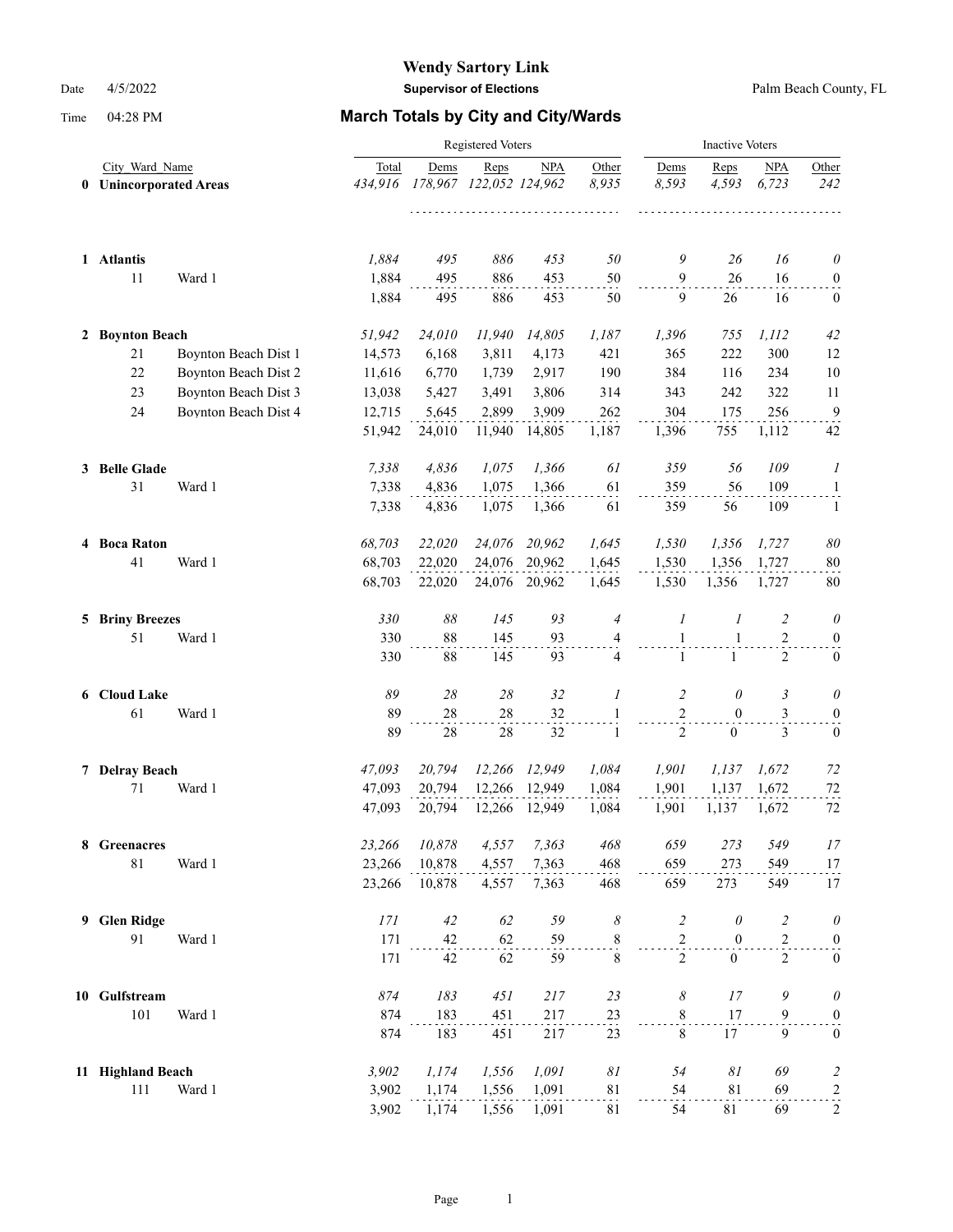|    |                              |        |        | Registered Voters |        |        |                |                |                | <b>Inactive Voters</b> |                         |  |  |
|----|------------------------------|--------|--------|-------------------|--------|--------|----------------|----------------|----------------|------------------------|-------------------------|--|--|
|    | City Ward Name               |        | Total  | Dems              | Reps   | NPA    | Other          | Dems           | Reps           | <b>NPA</b>             | Other                   |  |  |
|    | 12 Haverhill                 |        | 1,340  | 606               | 334    | 381    | 19             | 32             | 6              | 22                     | $\mathcal{I}$           |  |  |
|    | 121                          | Ward 1 | 1,340  | 606               | 334    | 381    | 19             | 32             | 6              | $22\,$                 | $\overline{a}$          |  |  |
|    |                              |        | 1,340  | 606               | 334    | 381    | 19             | 32             | 6              | 22                     | 1                       |  |  |
|    | 13 Hypoluxo                  |        | 2, 113 | 713               | 686    | 637    | 77             | 51             | 48             | 71                     | $\overline{c}$          |  |  |
|    | 131                          | Ward 1 | 2,113  | 713               | 686    | 637    | 77             | 51             | 48             | $71\,$                 | $\overline{a}$          |  |  |
|    |                              |        | 2,113  | 713               | 686    | 637    | 77             | 51             | 48             | 71                     | $\sqrt{2}$              |  |  |
|    | 14 Juno Beach                |        | 3,149  | 793               | 1,453  | 815    | $\delta\delta$ | 52             | 112            | 87                     | $\overline{4}$          |  |  |
|    | 141                          | Ward 1 | 3,149  | 793               | 1,453  | 815    | 88             | 52             | 112            | 87                     | $\overline{\mathbf{4}}$ |  |  |
|    |                              |        | 3,149  | 793               | 1,453  | 815    | 88             | 52             | 112            | 87                     | 4                       |  |  |
|    | 15 Jupiter Inlet Colony      |        | 394    | 70                | 225    | 85     | 14             | 3              | 4              | 7                      | 1                       |  |  |
|    | 151                          | Ward 1 | 394    | 70                | 225    | 85     | 14             | $\mathfrak{Z}$ | 4              | 7                      | $\mathbf{1}$            |  |  |
|    |                              |        | 394    | 70                | 225    | 85     | 14             | 3              | $\overline{4}$ | 7                      | 1                       |  |  |
|    | 16 Jupiter                   |        | 44,829 | 12,349            | 18,430 | 12,856 | 1,194          | 735            | 947            | 882                    | 42                      |  |  |
|    | 161                          | Ward 1 | 44,829 | 12,349            | 18,430 | 12,856 | 1,194          | 735            | 947            | 882                    | 42                      |  |  |
|    |                              |        | 44,829 | 12,349            | 18,430 | 12,856 | 1,194          | 735            | 947            | 882                    | 42                      |  |  |
|    | 17 Lantana                   |        | 7,037  | 2,952             | 1,806  | 2,112  | 167            | 211            | 97             | 210                    | 7                       |  |  |
|    | 171                          | Ward 1 | 7,037  | 2,952             | 1,806  | 2,112  | 167            | 211            | 97             | 210                    | 7                       |  |  |
|    |                              |        | 7,037  | 2,952             | 1,806  | 2,112  | 167            | 211            | 97             | 210                    | $\tau$                  |  |  |
|    | <b>18 Lake Clarke Shores</b> |        | 2,766  | 973               | 1,080  | 667    | 46             | 25             | 21             | 20                     | 0                       |  |  |
|    | 181                          | Ward 1 | 2,766  | 973               | 1,080  | 667    | 46             | 25             | 21             | 20                     | $\boldsymbol{0}$        |  |  |
|    |                              |        | 2,766  | 973               | 1,080  | 667    | 46             | 25             | 21             | 20                     | $\boldsymbol{0}$        |  |  |
|    | 19 Loxahatchee Groves        |        | 2,320  | 653               | 951    | 675    | 41             | 26             | 30             | 39                     | 1                       |  |  |
|    | 191                          | Ward 1 | 2,320  | 653               | 951    | 675    | 41             | 26             | 30             | 39                     | $\mathbf{1}$            |  |  |
|    |                              |        | 2,320  | 653               | 951    | 675    | 41             | 26             | 30             | 39                     | $\mathbf{1}$            |  |  |
|    | 20 Lake Park                 |        | 5,034  | 2,624             | 996    | 1,326  | $\delta\delta$ | 201            | 87             | 147                    | 4                       |  |  |
|    | 201                          | Ward 1 | 5,034  | 2,624             | 996    | 1,326  | 88             | 201            | 87             | 147                    | 4                       |  |  |
|    |                              |        | 5,034  | 2,624             | 996    | 1,326  | 88             | 201            | 87             | 147                    | 4                       |  |  |
|    | 21 Lake Worth Beach          |        | 17,812 | 8,554             | 3,454  | 5,379  | 425            | 935            | 408            | 912                    | 54                      |  |  |
|    | 211                          | Ward 1 | 17,812 | 8,554             | 3,454  | 5,379  | 425            | 935            | 408            | 912                    | 54                      |  |  |
|    |                              |        | 17,812 | 8,554             | 3,454  | 5,379  | 425            | 935            | 408            | 912                    | 54                      |  |  |
| 22 | Manalapan                    |        | 391    | 79                | 209    | 92     | 11             | $\overline{c}$ | 7              | 6                      | $\theta$                |  |  |
|    | 221                          | Ward 1 | 391    | 79                | 209    | 92     | 11             | $\overline{c}$ | $\tau$         | 6                      | $\overline{0}$          |  |  |
|    |                              |        | 391    | 79                | 209    | 92     | 11             | $\overline{2}$ | $\tau$         | 6                      | $\boldsymbol{0}$        |  |  |
| 23 | <b>Mangonia Park</b>         |        | 953    | 716               | 39     | 187    | 11             | 68             | 5              | 37                     | $\theta$                |  |  |
|    | 231                          | Ward 1 | 953    | 716               | 39     | 187    | 11             | 68             | 5              | 37                     | $\boldsymbol{0}$        |  |  |
|    |                              |        | 953    | 716               | 39     | 187    | 11             | 68             | 5              | 37                     | $\mathbf{0}$            |  |  |
|    | 24 North Palm Beach          |        | 10,559 | 2,911             | 4,642  | 2,729  | 277            | 237            | 263            | 227                    | 12                      |  |  |
|    | 241                          | Ward 1 | 10,559 | 2,911             | 4,642  | 2,729  | 277            | 237            | 263            | 227                    | 12                      |  |  |
|    |                              |        | 10,559 | 2,911             | 4,642  | 2,729  | 277            | 237            | 263            | 227                    | 12                      |  |  |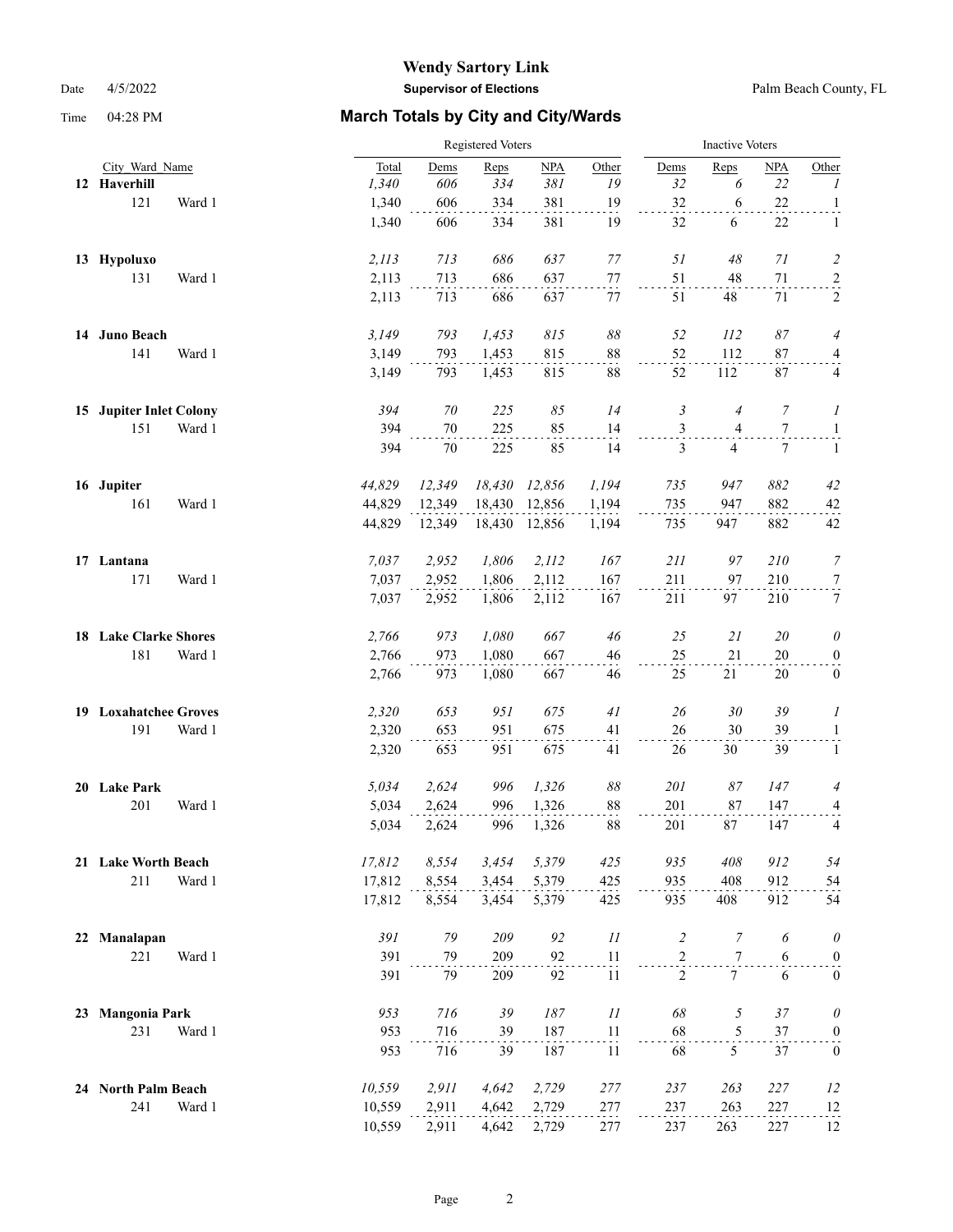|    |                          |        |        | Registered Voters |        |        |                |                | <b>Inactive Voters</b> |              |                  |  |  |
|----|--------------------------|--------|--------|-------------------|--------|--------|----------------|----------------|------------------------|--------------|------------------|--|--|
|    | City Ward Name           |        | Total  | Dems              | Reps   | NPA    | Other          | Dems           | Reps                   | NPA          | Other            |  |  |
|    | 25 Ocean Ridge           |        | 1,631  | 412               | 735    | 440    | 44             | 27             | 57                     | 43           | $\overline{c}$   |  |  |
|    | 251                      | Ward 1 | 1,631  | 412               | 735    | 440    | 44             | 27             | 57                     | 43           | $\overline{a}$   |  |  |
|    |                          |        | 1,631  | 412               | 735    | 440    | 44             | 27             | 57                     | 43           | 2                |  |  |
|    | 26 Pahokee               |        | 2,855  | 1,965             | 352    | 519    | 19             | 145            | 26                     | 41           | 1                |  |  |
|    | 261                      | Ward 1 | 2,855  | 1,965             | 352    | 519    | 19             | 145            | 26                     | 41           | $\mathbf{1}$     |  |  |
|    |                          |        | 2,855  | 1,965             | 352    | 519    | 19             | 145            | 26                     | 41           | $\mathbf{1}$     |  |  |
|    | 27 Palm Beach            |        | 8,376  | 2,090             | 3,802  | 2,242  | 242            | 201            | 250                    | 205          | 14               |  |  |
|    | 271                      | Ward 1 | 8,376  | 2,090             | 3,802  | 2,242  | 242            | 201            | 250                    | 205          | 14               |  |  |
|    |                          |        | 8,376  | 2,090             | 3,802  | 2,242  | 242            | 201            | 250                    | 205          | 14               |  |  |
|    | 28 Palm Beach Gardens    |        | 46,494 | 14,468            | 17,904 | 12,898 | 1,224          | 845            | 842                    | 939          | 53               |  |  |
|    | 281                      | Ward 1 | 46,494 | 14,468            | 17,904 | 12,898 | 1,224          | 845            | 842                    | 939          | 53               |  |  |
|    |                          |        | 46.494 | 14,468            | 17,904 | 12,898 | 1,224          | 845            | 842                    | 939          | 53               |  |  |
| 29 | <b>Palm Beach Shores</b> |        | 1,073  | 271               | 459    | 319    | 24             | 29             | 32                     | 42           | $\overline{c}$   |  |  |
|    | 291                      | Ward 1 | 1,073  | 271               | 459    | 319    | 24             | 29             | 32                     | 42           | $\overline{c}$   |  |  |
|    |                          |        | 1,073  | 271               | 459    | 319    | 24             | 29             | 32                     | 42           | $\overline{c}$   |  |  |
|    | 30 Palm Springs          |        | 11,432 | 4,904             | 2,529  | 3,791  | 208            | 372            | 153                    | 353          | 15               |  |  |
|    | 301                      | Ward 1 | 11,432 | 4,904             | 2,529  | 3,791  | 208            | 372            | 153                    | 353          | 15               |  |  |
|    |                          |        | 11,432 | 4,904             | 2,529  | 3,791  | 208            | 372            | 153                    | 353          | 15               |  |  |
|    | 31 Riviera Beach         |        | 24,886 | 15,258            | 3,663  | 5,582  | 383            | 1,178          | 303                    | 605          | $30\,$           |  |  |
|    | 311                      | Ward 1 | 24,886 | 15,258            | 3,663  | 5,582  | 383            | 1,178          | 303                    | 605          | 30               |  |  |
|    |                          |        | 24,886 | 15,258            | 3,663  | 5,582  | 383            | 1,178          | 303                    | 605          | 30               |  |  |
| 32 | <b>Royal Palm Beach</b>  |        | 27,597 | 11,703            | 7,064  | 8,242  | 588            | 508            | 296                    | 458          | 17               |  |  |
|    | 321                      | Ward 1 | 27,597 | 11,703            | 7,064  | 8,242  | 588            | 508            | 296                    | 458          | 17               |  |  |
|    |                          |        | 27,597 | 11,703            | 7,064  | 8,242  | 588            | 508            | 296                    | 458          | 17               |  |  |
| 33 | <b>South Bay</b>         |        | 1,518  | 1,186             | 88     | 232    | 12             | 93             | 5                      | 17           | $\theta$         |  |  |
|    | 331                      | Ward 1 | 1,518  | 1,186             | 88     | 232    | 12             | 93             | 5                      | 17           | $\overline{0}$   |  |  |
|    |                          |        | 1,518  | 1,186             | 88     | 232    | 12             | 93             | 5                      | 17           | $\boldsymbol{0}$ |  |  |
|    | 34 South Palm Beach      |        | 1,341  | 392               | 519    | 397    | 33             | 43             | 41                     | 44           | $\theta$         |  |  |
|    | 341                      | Ward 1 | 1,341  | 392               | 519    | 397    | 33             | 43             | 41                     | 44           | $\boldsymbol{0}$ |  |  |
|    |                          |        | 1,341  | 392               | 519    | 397    | 33             | 43             | 41                     | 44           | $\boldsymbol{0}$ |  |  |
| 35 | <b>Tequesta</b>          |        | 4,955  | 1,169             | 2,382  | 1,291  | 113            | 71             | 113                    | 90           | $\sqrt{2}$       |  |  |
|    | 351                      | Ward 1 | 4,955  | 1,169             | 2,382  | 1,291  | 113            | $71\,$         | 113                    | 90           | 5                |  |  |
|    |                          |        | 4,955  | 1,169             | 2,382  | 1,291  | 113            | 71             | 113                    | 90           | 5                |  |  |
|    | 36 Village Of Golf       |        | 273    | $37\,$            | 176    | 56     | $\overline{4}$ | $\overline{c}$ | $10\,$                 | 1            | $\theta$         |  |  |
|    | 361                      | Ward 1 | 273    | 37                | 176    | 56     | $\overline{4}$ | $\mathbf{2}$   | $10\,$                 | $\mathbf{1}$ | $\boldsymbol{0}$ |  |  |
|    |                          |        | 273    | 37                | 176    | 56     | $\overline{4}$ | $\overline{2}$ | 10                     | $\mathbf{1}$ | $\boldsymbol{0}$ |  |  |
| 37 | Wellington               |        | 42,895 | 15,039            | 14,099 | 12,778 | 979            | 850            | 819                    | 899          | $38\,$           |  |  |
|    | 371                      | Ward 1 | 42,895 | 15,039            | 14,099 | 12,778 | 979            | 850            | 819                    | 899          | 38               |  |  |
|    |                          |        | 42,895 | 15,039            | 14,099 | 12,778 | 979            | 850            | 819                    | 899          | 38               |  |  |